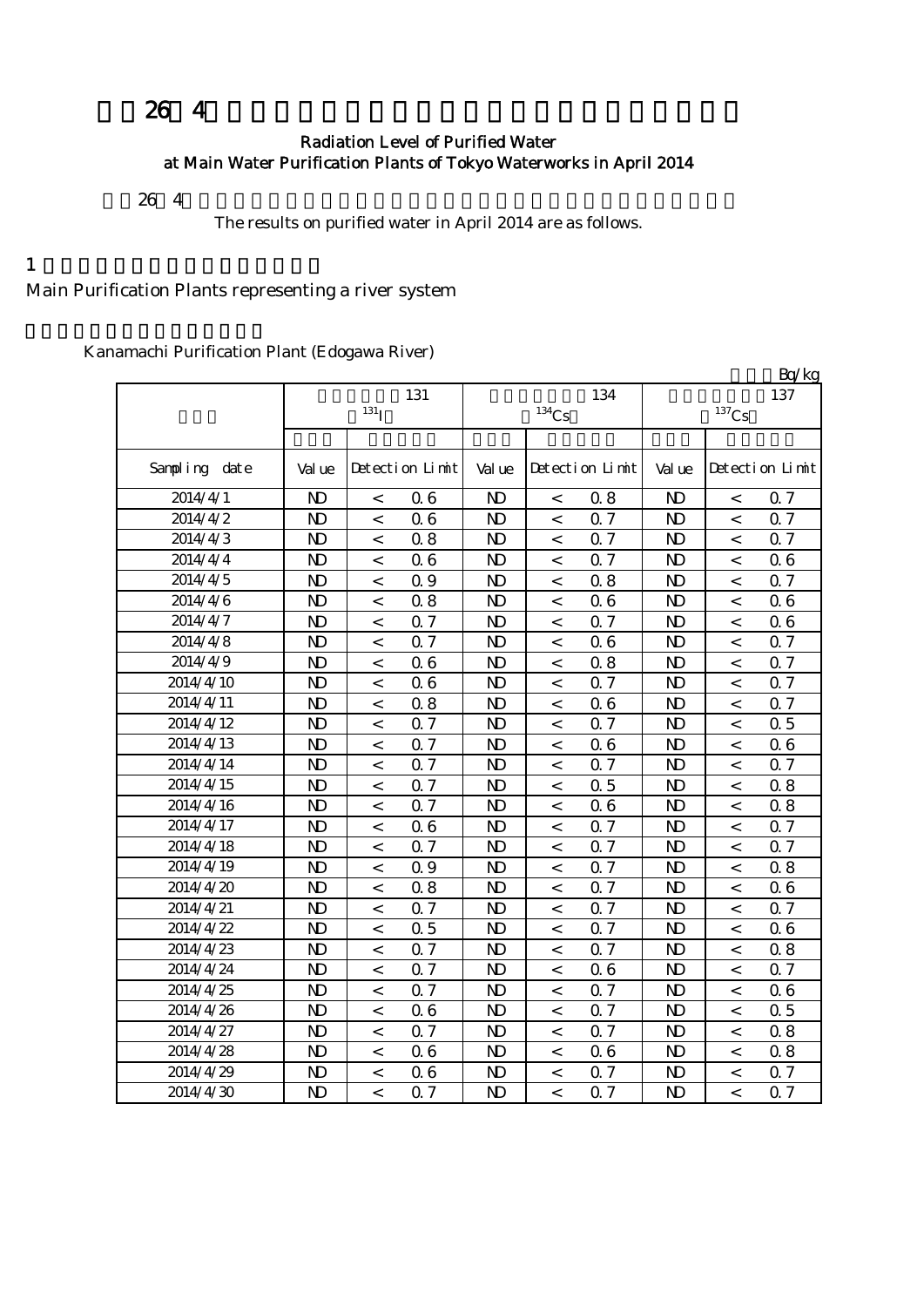#### Asaka Purification Plant (Arakawa River)

|                  |                |                          |                 |                |                     |                 |                |                          | BQ/kg           |
|------------------|----------------|--------------------------|-----------------|----------------|---------------------|-----------------|----------------|--------------------------|-----------------|
|                  |                |                          | 131             |                |                     | 134             |                |                          | 137             |
|                  |                | $131$ <sup>T</sup>       |                 |                | $^{134}\mathrm{Cs}$ |                 |                | $^{137}\mathrm{Cs}$      |                 |
|                  |                |                          |                 |                |                     |                 |                |                          |                 |
| Sampling date    | Val ue         |                          | Detection Limit | Val ue         |                     | Detection Limit | Val ue         |                          | Detection Limit |
| 2014/4/1         | N <sub>D</sub> | $\,<\,$                  | 0.7             | N <sub>D</sub> | $\lt$               | 06              | N <sub>D</sub> | $\,<\,$                  | 0.8             |
| 2014/4/2         | $\mathbf{D}$   | $\prec$                  | 0.5             | $\mathbf{D}$   | $\,<$               | 0.7             | $\mathbf{D}$   | $\,<$                    | 0.7             |
| $2014/4\sqrt{3}$ | $\mathbf{D}$   | $\,<$                    | 06              | N <sub>D</sub> | $\,<\,$             | 0.7             | N <sub>D</sub> | $\,<\,$                  | 0.7             |
| 2014/4/4         | $\mathbf{D}$   | $\,<$                    | 06              | $\mathbf{D}$   | $\,<$               | 0.7             | $\mathbf{D}$   | $\,<$                    | 06              |
| 2014/4/5         | $\mathbf{D}$   | $\,<$                    | 0.7             | N <sub>D</sub> | $\,<\,$             | 0.7             | N <sub>D</sub> | $\,<\,$                  | 0.7             |
| 2014/4/6         | $\mathbf{D}$   | $\,<\,$                  | 0.7             | $\mathbf{D}$   | $\,<\,$             | 0.7             | $\mathbf{D}$   | $\,<\,$                  | 06              |
| 2014/4/7         | $\mathbf{D}$   | $\lt$                    | 0.7             | N <sub>D</sub> | $\,<$               | 0.7             | $\mathbf{D}$   | $\,<\,$                  | 0.7             |
| 2014/4/8         | $\mathbf{D}$   | $\,<$                    | 0.7             | $\mathbf{D}$   | $\,<\,$             | 0.7             | N <sub>D</sub> | $\,<\,$                  | 06              |
| 2014/4/9         | $\mathbf{D}$   | $\lt$                    | 06              | N <sub>D</sub> | $\,<$               | 0.7             | $\mathbf{D}$   | $\,<\,$                  | 0.7             |
| 2014/4/10        | $\mathbf{D}$   | $\overline{a}$           | 06              | $\mathbf{D}$   | $\lt$               | Q <sub>7</sub>  | N <sub>D</sub> | $\lt$                    | 0.7             |
| 2014/4/11        | $\mathbf{D}$   | $\lt$                    | 06              | N <sub>D</sub> | $\,<$               | 0.7             | $\mathbf{D}$   | $\,<\,$                  | 0.6             |
| 2014/4/12        | $\mathbf{D}$   | $\prec$                  | 0.7             | N <sub>D</sub> | $\,<$               | 0.7             | N <sub>D</sub> | $\,<$                    | 0.7             |
| 2014/4/13        | $\mathbf{D}$   | $\prec$                  | 0.7             | $\mathbf{D}$   | $\,<$               | 06              | $\mathbf{D}$   | $\,<\,$                  | 06              |
| 2014/4/14        | $\mathbf{D}$   | $\,<$                    | 06              | N <sub>D</sub> | $\,<$               | 0.7             | N <sub>D</sub> | $\,<$                    | 0.6             |
| 2014/4/15        | $\mathbf{D}$   | $\,<\,$                  | 06              | $\mathbf{D}$   | $\,<\,$             | 0.8             | $\mathbf{D}$   | $\,<\,$                  | 0.8             |
| 2014/4/16        | $\mathbf{D}$   | $\lt$                    | 0.7             | N <sub>D</sub> | $\,<\,$             | 0.7             | $\mathbf{D}$   | $\,<\,$                  | $0.7\,$         |
| 2014/4/17        | $\mathbf{D}$   | $\lt$                    | 06              | $\mathbf{D}$   | $\,<\,$             | Q <sub>7</sub>  | N <sub>D</sub> | $\,<\,$                  | 0.7             |
| 2014/4/18        | $\mathbf{D}$   | $\prec$                  | 06              | $\mathbf{D}$   | $\,<\,$             | Q <sub>7</sub>  | N <sub>D</sub> | $\prec$                  | 0.7             |
| 2014/4/19        | $\mathbf{D}$   | $\overline{\phantom{a}}$ | 0.7             | $\mathbf{D}$   | $\,<$               | 06              | $\mathbf{D}$   | $\,<$                    | 0.7             |
| 2014/4/20        | $\mathbf{D}$   | $\lt$                    | Q <sub>7</sub>  | $\mathbf{D}$   | $\,<\,$             | 06              | $\mathbf{D}$   | $\,<\,$                  | 0.7             |
| 2014/4/21        | $\mathbf{D}$   | $\overline{<}$           | 06              | $\mathbf{D}$   | $\,<\,$             | Q <sub>7</sub>  | N <sub>D</sub> | $\,<\,$                  | 0.7             |
| 2014/4/22        | $\mathbf{D}$   | $\,<\,$                  | 0.7             | N <sub>D</sub> | $\,<\,$             | 0.7             | N <sub>D</sub> | $\,<$                    | 0.7             |
| 2014/4/23        | $\mathbf{D}$   | $\,<$                    | 0.7             | N <sub>D</sub> | $\,<\,$             | 06              | N <sub>D</sub> | $\,<\,$                  | 0.8             |
| 2014/4/24        | $\mathbf{D}$   | $\,<\,$                  | 06              | N <sub>D</sub> | $\,<\,$             | 0.7             | N <sub>D</sub> | $\,<\,$                  | 0.7             |
| 2014/4/25        | $\mathbf{D}$   | $\,<\,$                  | 0.7             | N <sub>D</sub> | $\,<\,$             | 0.5             | N <sub>D</sub> | $\,<\,$                  | 0.8             |
| 2014/4/26        | $\mathbf{D}$   | $\lt$                    | Q <sub>7</sub>  | $\mathbf{D}$   | $\,<\,$             | 0.8             | $\mathbf{D}$   | $\,<\,$                  | 0.6             |
| 2014/4/27        | $\mathbf{D}$   | $\,<$                    | 0.7             | N <sub>D</sub> | $\,<\,$             | 0.7             | N <sub>D</sub> | $\,<\,$                  | 0.8             |
| 2014/4/28        | $\mathbf{D}$   | $\lt$                    | 06              | $\mathbf{D}$   | $\,<\,$             | 06              | $\mathbf{D}$   | $\overline{\phantom{a}}$ | 0.7             |
| 2014/4/29        | $\mathbf{D}$   | $\prec$                  | 06              | N <sub>D</sub> | $\,<\,$             | 0.8             | $\mathbf{D}$   | $\,<\,$                  | 0.8             |
| 2014/4/30        | $\mathbf{D}$   | $\overline{a}$           | 0.7             | $\mathbf{D}$   | $\lt$               | 0.7             | N <sub>D</sub> | $\overline{a}$           | 0.7             |

 $R_0/k$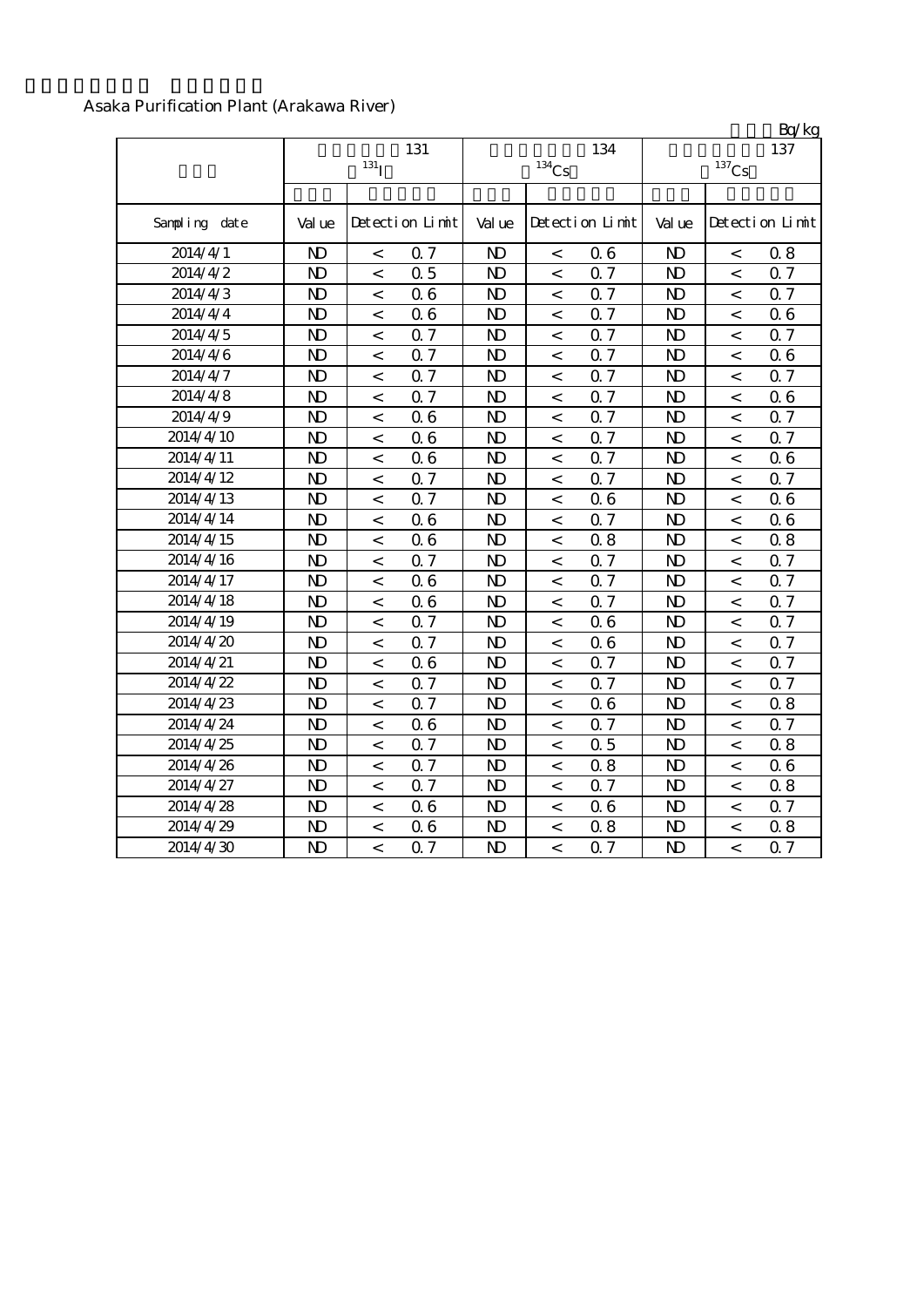## Ozaku Purification Plant (Tamagawa River)

|               |                |                          |                 |                |                          |                 |                     |                          | Bq/kg           |
|---------------|----------------|--------------------------|-----------------|----------------|--------------------------|-----------------|---------------------|--------------------------|-----------------|
|               |                |                          | 131             |                |                          | 134             |                     |                          | 137             |
|               |                | $131$ <sup>T</sup>       |                 | $134$ Cs       |                          |                 | $^{137}\mathrm{Cs}$ |                          |                 |
|               |                |                          |                 |                |                          |                 |                     |                          |                 |
| Sampling date | Val ue         |                          | Detection Limit | Val ue         |                          | Detection Limit | Val ue              |                          | Detection Limit |
| 2014/4/1      | $\mathbf{D}$   | $\,<\,$                  | 0.7             | $\mathbf{D}$   | $\,<\,$                  | 0.7             | $\mathbf{D}$        | $\,<\,$                  | 0.7             |
| 2014/4/2      | $\mathbf{D}$   | $\,<\,$                  | 0.7             | $\mathbf{D}$   | $\,<\,$                  | 0.7             | $\mathbf{D}$        | $\,<\,$                  | 0.6             |
| 2014/4/3      | $\mathbf{D}$   | $\,<\,$                  | 06              | $\mathbf{D}$   | $\,<\,$                  | 0.7             | $\mathbf{D}$        | $\,<\,$                  | 0.7             |
| 2014/4/4      | $\mathbf{D}$   | $\,<$                    | 0.5             | $\mathbf{D}$   | $\,<$                    | 0.8             | $\mathbf{D}$        | $\,<\,$                  | 0.7             |
| 2014/4/5      | $\mathbf{D}$   | $\,<$                    | 0.7             | N <sub>D</sub> | $\,<\,$                  | 0.7             | N <sub>D</sub>      | $\,<$                    | 0.7             |
| 2014/4/6      | $\mathbf{D}$   | $\,<\,$                  | 06              | $\mathbf{D}$   | $\,<\,$                  | 0.7             | $\mathbf{D}$        | $\,<\,$                  | 0.7             |
| 2014/4/7      | $\mathbf{D}$   | $\,<\,$                  | 06              | $\mathbf{D}$   | $\,<\,$                  | 06              | $\mathbf{D}$        | $\,<\,$                  | 0.6             |
| 2014/4/8      | $\mathbf{D}$   | $\,<\,$                  | Q 7             | $\mathbf{D}$   | $\,<\,$                  | Q 7             | $\mathbf{D}$        | $\lt$                    | 0.8             |
| 2014/4/9      | $\mathbf{D}$   | $\,<\,$                  | 0.7             | $\mathbf{D}$   | $\,<\,$                  | 0.7             | $\mathbf{D}$        | $\,<\,$                  | 0.8             |
| 2014/4/10     | $\mathbf{D}$   | $\,<\,$                  | 06              | $\mathbf{D}$   | $\prec$                  | 0.8             | $\mathbf{D}$        | $\,<\,$                  | 0.6             |
| 2014/4/11     | $\mathbf{D}$   | $\lt$                    | 0.7             | $\mathbf{D}$   | $\,<\,$                  | 06              | N <sub>D</sub>      | $\overline{\phantom{a}}$ | 0.7             |
| 2014/4/12     | $\mathbf{D}$   | $\,<\,$                  | 0.8             | $\mathbf{D}$   | $\,<\,$                  | 0.7             | $\mathbf{D}$        | $\,<\,$                  | 0.7             |
| 2014/4/13     | $\mathbf{D}$   | $\,<$                    | 06              | $\mathbf{D}$   | $\,<$                    | 06              | $\mathbf{D}$        | $\,<\,$                  | 0.7             |
| 2014/4/14     | $\mathbf{D}$   | $\,<$                    | 0.7             | $\mathbf{D}$   | $\,<\,$                  | 06              | N <sub>D</sub>      | $\,<\,$                  | 0.7             |
| 2014/4/15     | N <sub>D</sub> | $\,<$                    | 06              | N <sub>D</sub> | $\,<$                    | 0.8             | N <sub>D</sub>      | $\,<$                    | 0.7             |
| 2014/4/16     | $\mathbf{D}$   | $\,<\,$                  | 0.8             | $\mathbf{D}$   | $\,<\,$                  | Q <sub>7</sub>  | N <sub>D</sub>      | $\lt$                    | 0.8             |
| 2014/4/17     | $\mathbf{D}$   | $\,<\,$                  | 06              | $\mathbf{D}$   | $\,<\,$                  | Q 7             | $\mathbf{D}$        | $\,<\,$                  | 0.7             |
| 2014/4/18     | $\mathbf{D}$   | $\,<$                    | 0.7             | $\mathbf{D}$   | $\,<\,$                  | 0.7             | $\mathbf{D}$        | $\,<\,$                  | 0.8             |
| 2014/4/19     | N <sub>D</sub> | $\,<\,$                  | 0.9             | $\mathbf{D}$   | $\lt$                    | Q <sub>7</sub>  | $\mathbf{D}$        | $\,<$                    | 06              |
| 2014/4/20     | $\mathbf{D}$   | $\,<\,$                  | 0.7             | $\mathbf{D}$   | $\prec$                  | 0.8             | $\mathbf{D}$        | $\,<\,$                  | 0.8             |
| 2014/4/21     | $\mathbf{D}$   | $\,<\,$                  | 06              | $\mathbf{D}$   | $\,<\,$                  | 0.8             | $\mathbf{D}$        | $\,<\,$                  | 0.6             |
| 2014/4/22     | $\mathbf{D}$   | $\,<\,$                  | 06              | $\mathbf{D}$   | $\,<\,$                  | 0.7             | $\mathbf{D}$        | $\lt$                    | 0.6             |
| 2014/4/23     | $\mathbf{D}$   | $\,<$                    | 0.7             | $\mathbf{D}$   | $\lt$                    | 06              | $\mathbf{D}$        | $\,<\,$                  | 0.8             |
| 2014/4/24     | $\mathbf{N}$   | $\,<\,$                  | 06              | $\mathbf{D}$   | $\,<\,$                  | 06              | N <sub>D</sub>      | $\,<\,$                  | 0.7             |
| 2014/4/25     | $\mathbf{D}$   | $\,<$                    | 06              | N <sub>D</sub> | $\,<\,$                  | 06              | $\mathbf{D}$        | $\,<\,$                  | 0.7             |
| 2014/4/26     | $\mathbf{D}$   | $\,<\,$                  | 0.8             | N <sub>D</sub> | $\,<\,$                  | 0.9             | N <sub>D</sub>      | $\,<\,$                  | 0.7             |
| 2014/4/27     | $\mathbf{D}$   | $\,<\,$                  | 0.8             | $\mathbf{D}$   | $\,<\,$                  | 06              | $\mathbf{D}$        | $\lt$                    | 06              |
| 2014/4/28     | $\mathbf{D}$   | $\,<$                    | 0.7             | $\mathbf{D}$   | $\,<\,$                  | 06              | $\mathbf{D}$        | $\,<$                    | 0.6             |
| 2014/4/29     | $\mathbf{D}$   | $\,<$                    | 06              | N <sub>D</sub> | $\,<\,$                  | 0.8             | $\mathbf{D}$        | $\,<\,$                  | 06              |
| 2014/4/30     | N <sub>D</sub> | $\overline{\phantom{a}}$ | 06              | $\mathbf{D}$   | $\overline{\phantom{a}}$ | 0.8             | N <sub>D</sub>      | $\overline{a}$           | 0.6             |

 $R_0/k$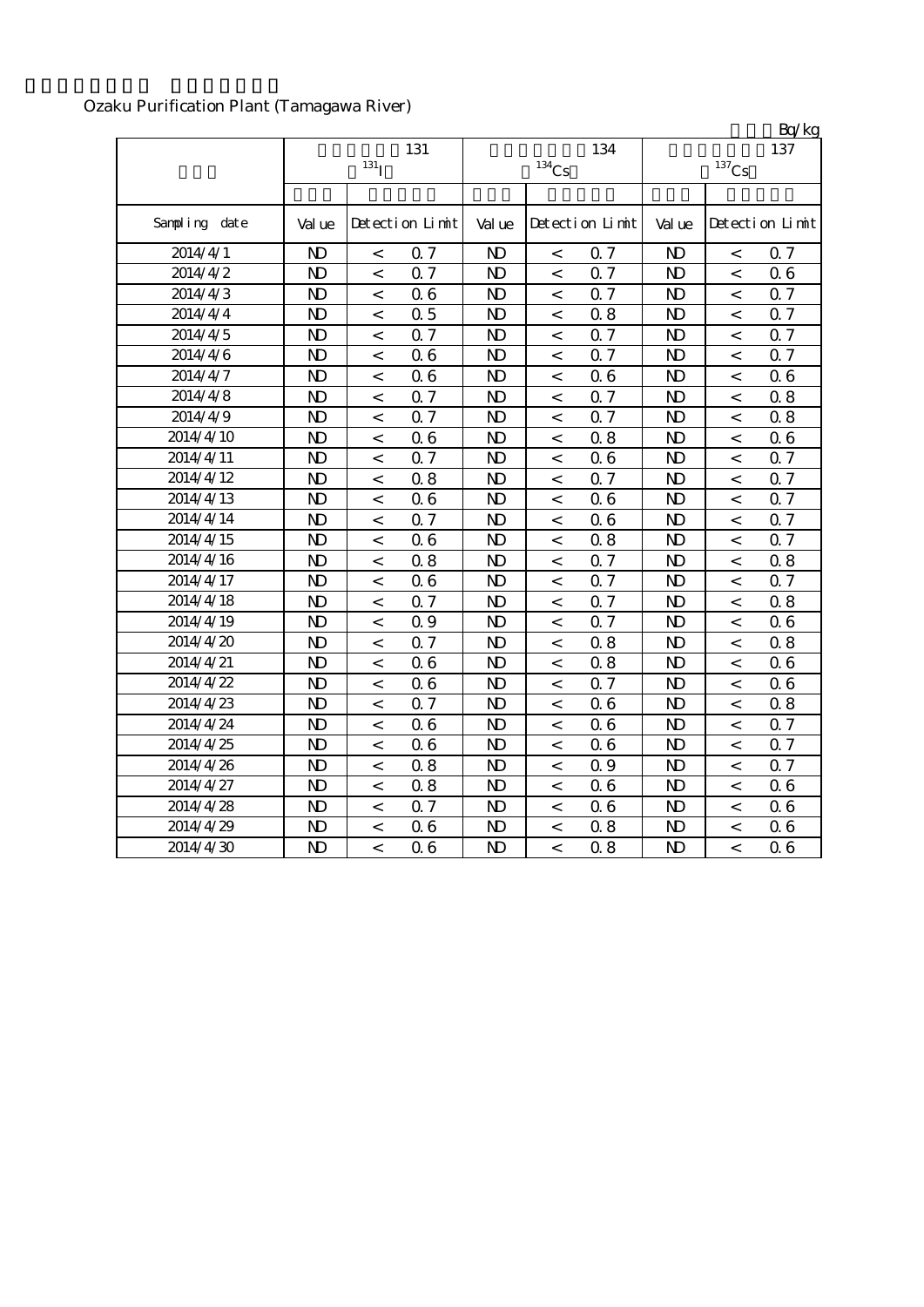|               |                |                    |                 |                |                |                 |              |                     | Bq/kg           |
|---------------|----------------|--------------------|-----------------|----------------|----------------|-----------------|--------------|---------------------|-----------------|
|               |                |                    | 131             |                |                | 134             |              |                     | 137             |
|               |                | $131$ <sub>I</sub> |                 |                | $134$ Cs       |                 |              | $^{137}\mathrm{Cs}$ |                 |
|               |                |                    |                 |                |                |                 |              |                     |                 |
| Sampling date | Val ue         |                    | Detection Limit | Val ue         |                | Detection Limit | Val ue       |                     | Detection Limit |
| 2014/4/1      | $\mathbf{D}$   | $\,<\,$            | 06              | N <sub>D</sub> | $\,<\,$        | 06              | $\mathbf{D}$ | $\,<$               | 0.7             |
| 2014/4/2      | $\mathbf{D}$   | $\prec$            | Q <sub>7</sub>  | $\mathbf{D}$   | $\lt$          | 0.5             | $\mathbf{D}$ | $\prec$             | 06              |
| 2014/4/3      | $\mathbf{D}$   | $\,<\,$            | Q <sub>7</sub>  | $\mathbf{D}$   | $\,<\,$        | Q 7             | $\mathbf{D}$ | $\,<\,$             | 0.7             |
| 2014/4/4      | $\mathbf{D}$   | $\,<\,$            | 06              | $\mathbf{D}$   | $\,<\,$        | 06              | $\mathbf{D}$ | $\,<\,$             | 0.6             |
| 2014/4/5      | $\mathbf{D}$   | $\prec$            | 0.7             | $\mathbf{D}$   | $\,<\,$        | 0.8             | $\mathbf{D}$ | $\,<\,$             | 0.8             |
| 2014/4/6      | $\mathbf{D}$   | $\prec$            | 0.7             | $\mathbf{D}$   | $\lt$          | 0.7             | $\mathbf{D}$ | $\lt$               | 0.7             |
| 2014/4/7      | $\mathbf{D}$   | $\,<\,$            | 06              | $\mathbf{D}$   | $\lt$          | Q 7             | $\mathbf{D}$ | $\lt$               | 0.8             |
| 2014/4/8      | $\mathbf{D}$   | $\,<$              | 0.7             | $\mathbf{D}$   | $\,<\,$        | 0.7             | $\mathbf{D}$ | $\,<\,$             | 0.8             |
| 2014/4/9      | $\mathbf{D}$   | $\,<\,$            | 0.7             | $\mathbf{D}$   | $\,<\,$        | 0.8             | $\mathbf{D}$ | $\,<\,$             | 0.7             |
| 2014/4/10     | $\mathbf{D}$   | $\,<$              | 06              | $\mathbf{D}$   | $\,<$          | Q 7             | $\mathbf{D}$ | $\,<$               | 06              |
| 2014/4/11     | $\mathbf{D}$   | $\,<$              | 06              | $\mathbf{D}$   | $\,<\,$        | 0.7             | $\mathbf{D}$ | $\,<\,$             | 0.7             |
| 2014/4/12     | $\mathbf{D}$   | $\,<\,$            | 0.7             | N <sub>D</sub> | $\,<\,$        | 06              | $\mathbf{D}$ | $\,<$               | 0.6             |
| 2014/4/13     | $\mathbf{D}$   | $\prec$            | 0.9             | $\mathbf{D}$   | $\,<\,$        | Q 7             | $\mathbf{D}$ | $\,<$               | 0.8             |
| 2014/4/14     | $\mathbf{D}$   | $\,<\,$            | 06              | $\mathbf{D}$   | $\,<\,$        | 0.7             | $\mathbf{D}$ | $\,<$               | 0.7             |
| 2014/4/15     | $\mathbf{D}$   | $\,<$              | 06              | N <sub>D</sub> | $\,<\,$        | 0.8             | $\mathbf{D}$ | $\,<$               | 0.8             |
| 2014/4/16     | $\mathbf{D}$   | $\,<$              | Q <sub>7</sub>  | $\mathbf{D}$   | $\,<$          | Q <sub>7</sub>  | $\mathbf{D}$ | $\,<$               | 0.7             |
| 2014/4/17     | $\mathbf{D}$   | $\,<\,$            | 06              | $\mathbf{D}$   | $\lt$          | Q 7             | $\mathbf{D}$ | $\,<\,$             | 0.7             |
| 2014/4/18     | $\mathbf{D}$   | $\,<$              | Q <sub>7</sub>  | $\mathbf{D}$   | $\lt$          | Q 7             | $\mathbf{D}$ | $\,<\,$             | 0.6             |
| 2014/4/19     | $\mathbf{D}$   | $\,<\,$            | 0.8             | $\mathbf{D}$   | $\,<$          | 0.7             | $\mathbf{D}$ | $\,<\,$             | 06              |
| 2014/4/20     | $\mathbf{D}$   | $\,<\,$            | 06              | $\mathbf{D}$   | $\,<\,$        | Q 7             | $\mathbf{D}$ | $\,<\,$             | 0.6             |
| 2014/4/21     | $\mathbf{D}$   | $\,<\,$            | 0.7             | $\mathbf{D}$   | $\,<\,$        | 06              | $\mathbf{D}$ | $\,<\,$             | 06              |
| 2014/4/22     | $\mathbf{D}$   | $\,<$              | 06              | $\mathbf{D}$   | $\,<\,$        | 0.7             | $\mathbf{D}$ | $\,<$               | 0.8             |
| 2014/4/23     | $\mathbf{D}$   | $\,<\,$            | 0.7             | N <sub>D</sub> | $\,<\,$        | 0.7             | $\mathbf{D}$ | $\,<$               | 0.7             |
| 2014/4/24     | $\mathbf{D}$   | $\,<$              | Q 7             | $\mathbf{D}$   | $\,<\,$        | 0.8             | $\mathbf{D}$ | $\,<\,$             | 0.8             |
| 2014/4/25     | $\mathbf{D}$   | $\,<\,$            | 06              | $\mathbf{D}$   | $\,<\,$        | 0.8             | $\mathbf{D}$ | $\,<\,$             | 0.8             |
| 2014/4/26     | $\mathbf{D}$   | $\,<\,$            | 0.8             | N <sub>D</sub> | $\,<\,$        | 0.7             | $\mathbf{D}$ | $\,<$               | 0.8             |
| 2014/4/27     | $\mathbf{D}$   | $\,<\,$            | 0.7             | $\mathbf{D}$   | $\,<\,$        | 0.7             | $\mathbf{D}$ | $\,<\,$             | 0.8             |
| 2014/4/28     | $\mathbf{D}$   | $\,<$              | 06              | $\mathbf{D}$   | $\,<\,$        | 0.5             | $\mathbf{D}$ | $\,<\,$             | 0.8             |
| 2014/4/29     | N <sub>D</sub> | $\,<$              | 06              | $\mathbf{D}$   | $\,<$          | 0.8             | $\mathbf{D}$ | $\,<$               | 0.7             |
| 2014/4/30     | $\mathbf{D}$   | $\overline{a}$     | 06              | N <sub>D</sub> | $\overline{a}$ | $Q\bar{z}$      | $\mathbf{D}$ | $\overline{a}$      | 0.7             |

# Higashi-murayama Purification Plant (Tamagawa Arakawa River)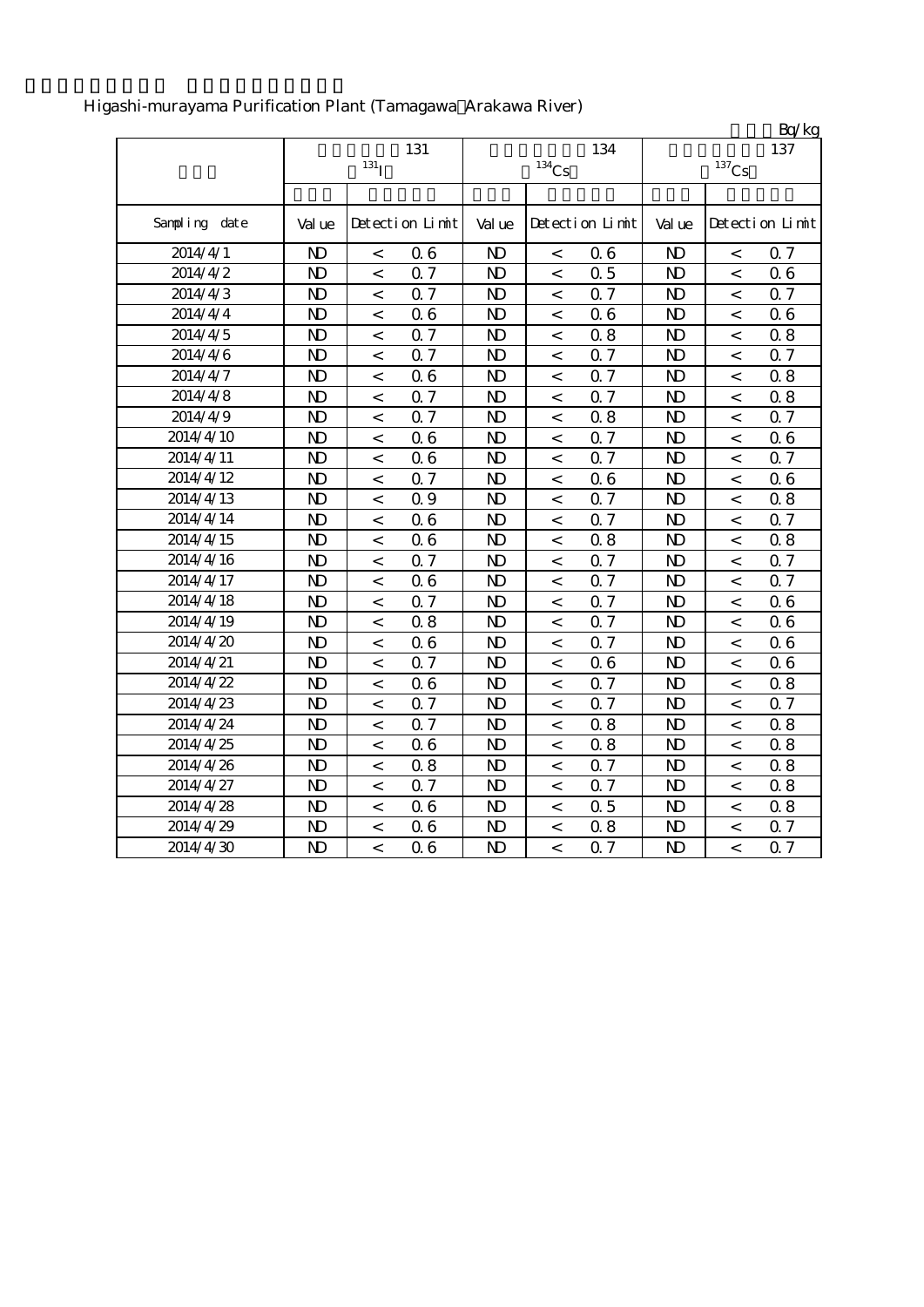Nagasawa Purification Plant (Sagamigawa River)

|               |                |                          |                 |                |                          |                 |                |                          | Bq/kg           |
|---------------|----------------|--------------------------|-----------------|----------------|--------------------------|-----------------|----------------|--------------------------|-----------------|
|               |                |                          | 131             |                |                          | 134             |                |                          | 137             |
|               |                | 131 <sub>I</sub>         |                 |                | $134$ Cs                 |                 |                | $^{137}\mathrm{Cs}$      |                 |
|               |                |                          |                 |                |                          |                 |                |                          |                 |
| Sampling date | Val ue         |                          | Detection Limit | Val ue         |                          | Detection Limit | Val ue         |                          | Detection Limit |
| 2014/4/1      | $\mathbf{D}$   | $\lt$                    | 06              | $\mathbf{D}$   | $\,<\,$                  | 0.5             | N <sub>D</sub> | $\,<$                    | 0.7             |
| 2014/4/2      | $\mathbf{D}$   | $\lt$                    | 06              | $\mathbf{D}$   | $\lt$                    | 0.7             | $\mathbf{D}$   | $\overline{\phantom{a}}$ | 0.7             |
| 2014/4/3      | $\mathbf{D}$   | $\,<\,$                  | 06              | $\mathbf{D}$   | $\prec$                  | 0.7             | $\mathbf{D}$   | $\,<\,$                  | 0.8             |
| 2014/4/4      | $\mathbf{D}$   | $\,<$                    | 06              | $\mathbf{D}$   | $\,<$                    | 0.7             | $\mathbf{D}$   | $\,<$                    | 0.7             |
| 2014/4/5      | $\mathbf{D}$   | $\,<\,$                  | 0.9             | $\mathbf{D}$   | $\,<$                    | 0.7             | $\mathbf{D}$   | $\,<\,$                  | 0.8             |
| 2014/4/6      | $\mathbf{D}$   | $\,<\,$                  | 0.8             | N <sub>D</sub> | $\,<$                    | 06              | N <sub>D</sub> | $\,<$                    | 0.6             |
| 2014/4/7      | $\mathbf{D}$   | $\,<\,$                  | 06              | N <sub>D</sub> | $\,<\,$                  | 06              | N <sub>D</sub> | $\,<\,$                  | 0.7             |
| 2014/4/8      | N <sub>D</sub> | $\,<\,$                  | 06              | N <sub>D</sub> | $\,<\,$                  | 0.7             | N <sub>D</sub> | $\,<\,$                  | 0.7             |
| 2014/4/9      | $\mathbf{N}$   | $\,<\,$                  | 0.7             | N <sub>D</sub> | $\,<\,$                  | 0.8             | $\mathbf{D}$   | $\,<\,$                  | 0.5             |
| 2014/4/10     | $\mathbf{D}$   | $\,<$                    | 06              | N <sub>D</sub> | $\,<\,$                  | 06              | $\mathbf{D}$   | $\,<\,$                  | 0.7             |
| 2014/4/11     | $\mathbf{D}$   | $\,<\,$                  | 06              | N <sub>D</sub> | $\,<\,$                  | 0.8             | $\mathbf{D}$   | $\,<\,$                  | 06              |
| 2014/4/12     | $\mathbf{D}$   | $\,<\,$                  | 0.8             | N <sub>D</sub> | $\,<\,$                  | 06              | $\mathbf{D}$   | $\,<\,$                  | 0.7             |
| 2014/4/13     | $\mathbf{D}$   | $\,<\,$                  | 0.8             | $\mathbf{D}$   | $\,<$                    | 0.8             | $\mathbf{D}$   | $\,<$                    | 0.7             |
| 2014/4/14     | $\mathbf{D}$   | $\,<\,$                  | 0.7             | $\mathbf{D}$   | $\,<\,$                  | 0.7             | $\mathbf{D}$   | $\,<$                    | 0.6             |
| 2014/4/15     | N <sub>D</sub> | $\overline{\phantom{a}}$ | Q <sub>7</sub>  | N <sub>D</sub> | $\,<\,$                  | Q <sub>7</sub>  | N <sub>D</sub> | $\,<\,$                  | 0.8             |
| 2014/4/16     | $\mathbf{D}$   | $\,<\,$                  | Q <sub>7</sub>  | $\mathbf{D}$   | $\,<\,$                  | 06              | $\mathbf{D}$   | $\,<\,$                  | 0.7             |
| 2014/4/17     | $\mathbf{D}$   | $\,<\,$                  | 0.7             | $\mathbf{D}$   | $\overline{\phantom{a}}$ | 0.7             | N <sub>D</sub> | $\,<\,$                  | 0.7             |
| 2014/4/18     | $\mathbf{D}$   | $\,<$                    | 0.7             | $\mathbf{D}$   | $\,<$                    | 0.7             | $\mathbf{D}$   | $\,<$                    | 0.6             |
| 2014/4/19     | $\mathbf{D}$   | $\,<$                    | 0.7             | N <sub>D</sub> | $\,<$                    | 0.7             | N <sub>D</sub> | $\,<\,$                  | 0.7             |
| 2014/4/20     | $\mathbf{D}$   | $\,<$                    | 0.7             | N <sub>D</sub> | $\,<$                    | 0.7             | $\mathbf{D}$   | $\,<$                    | 0.8             |
| 2014/4/21     | $\mathbf{D}$   | $\,<\,$                  | 0.7             | N <sub>D</sub> | $\,<\,$                  | 0.7             | N <sub>D</sub> | $\,<\,$                  | 0.7             |
| 2014/4/22     | $\mathbf{D}$   | $\,<\,$                  | 06              | N <sub>D</sub> | $\,<\,$                  | 06              | $\mathbf{D}$   | $\,<\,$                  | 06              |
| 2014/4/23     | $\mathbf{D}$   | $\,<\,$                  | 06              | $\mathbf{D}$   | $\,<$                    | 0.7             | $\mathbf{D}$   | $\,<\,$                  | 0.7             |
| 2014/4/24     | $\mathbf{D}$   | $\,<\,$                  | 06              | N <sub>D</sub> | $\,<$                    | Q 7             | $\mathbf{D}$   | $\,<\,$                  | 0.7             |
| 2014/4/25     | $\mathbf{D}$   | $\,<\,$                  | 06              | N <sub>D</sub> | $\,<$                    | 06              | $\mathbf{D}$   | $\,<$                    | 0.7             |
| 2014/4/26     | N <sub>D</sub> | $\,<\,$                  | 0.7             | N <sub>D</sub> | $\,<\,$                  | 0.8             | N <sub>D</sub> | $\,<\,$                  | 0.7             |
| 2014/4/27     | $\mathbf{D}$   | $\,<$                    | 0.7             | $\mathbf{D}$   | $\,<$                    | 06              | $\mathbf{D}$   | $\prec$                  | 0.7             |
| 2014/4/28     | $\mathbf{D}$   | $\,<\,$                  | 0.7             | $\mathbf{D}$   | $\,<\,$                  | 0.7             | $\mathbf{D}$   | $\,<\,$                  | 0.7             |
| 2014/4/29     | N <sub>D</sub> | $\,<\,$                  | 0.7             | N <sub>D</sub> | $\,<\,$                  | 0.5             | N <sub>D</sub> | $\,<\,$                  | 0.7             |
| 2014/4/30     | $\mathbf{D}$   | $\overline{a}$           | Q <sub>7</sub>  | $\mathbf{D}$   | $\lt$                    | 0.8             | $\mathbf{D}$   | $\overline{a}$           | 06              |